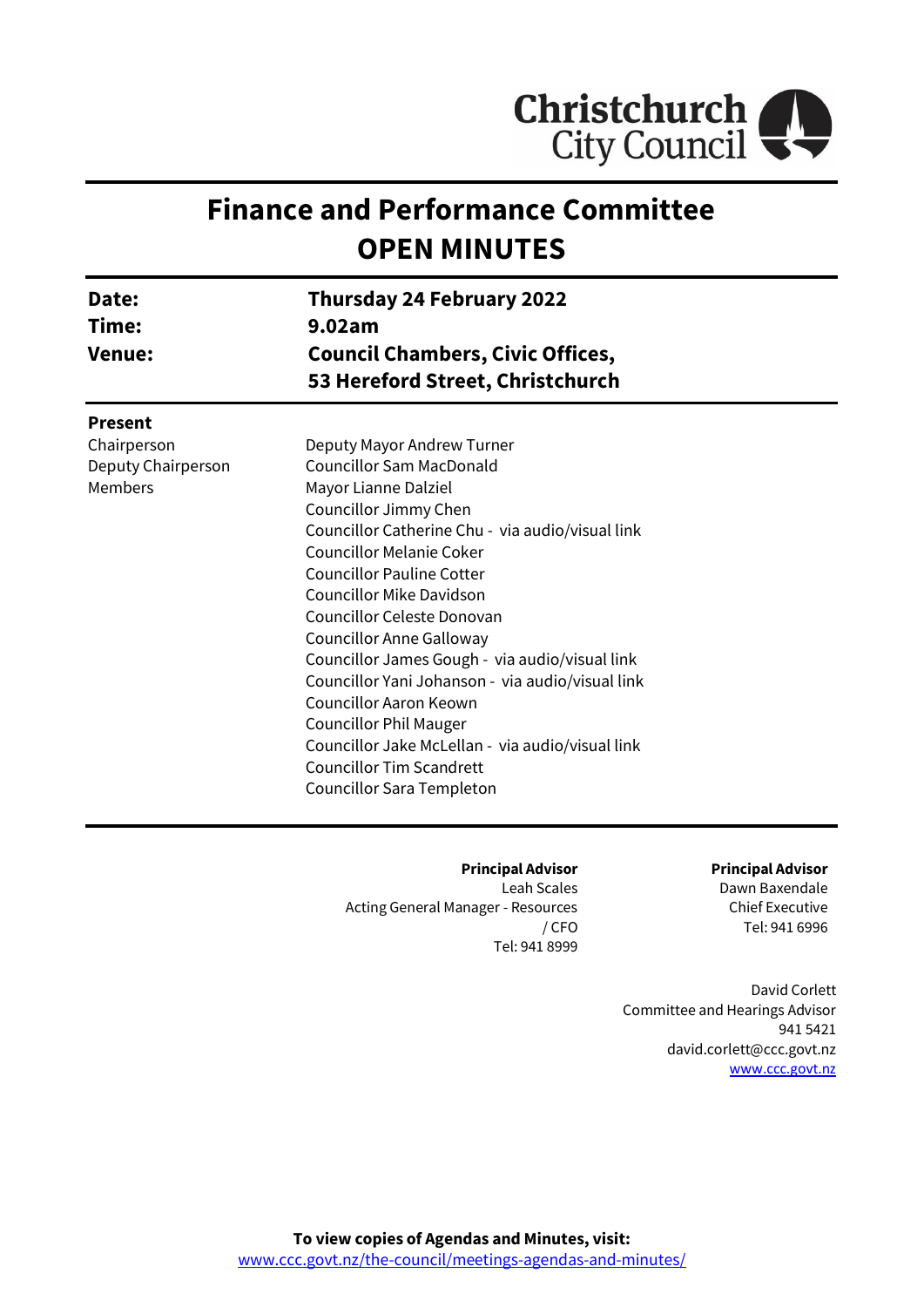

- **Part A Matters Requiring a Council Decision**
- **Part B Reports for Information**
- **Part C Decisions Under Delegation**

# **Karakia Tīmatanga**: Deputy Mayor Turner

The agenda was dealt with in the following order.

# **1. Apologies Ngā Whakapāha**

## **Part C Committee Resolved FPCO/2022/00001**

That the apologies received from Mayor Lianne Dalziel for lateness be accepted.

Deputy Mayor/Councillor MacDonald **Carried**

# **2. Declarations of Interest Ngā Whakapuaki Aronga**

#### **Part B**

Councillor Scandrett declared an interest in Item 16 relating to Venues Ōtautahi. The Mayor and Deputy Mayor Turner noted they are Trustees on the Board of the Christchurch Foundation (Item 18).

The Mayor, Deputy Mayor Turner and Councillors Gough and Templeton are directors on the Board of Christchurch City Holdings Limited (Item15 and Public Excluded Items 21 and 22)

# **3. Confirmation of Previous Minutes Te Whakaāe o te hui o mua**

#### **Part C**

# **Committee Resolved FPCO/2022/00002**

That the minutes of the Finance and Performance Committee meeting held on Wednesday, 15 December 2021 be confirmed.

Deputy Mayor/Councillor MacDonald **Carried**

# **4. Public Forum Te Huinga Whānui**

#### **Part B**

There were no public forum presentations.

# **5. Deputations by Appointment Ngā Huinga Whakaritenga**

# **5.1 Presentation from Helen Broughton**

#### **Part B**

Helen Broughton spoke in relation to Item 14 Resource Management Reform – Draft Submission on MfE Consultation.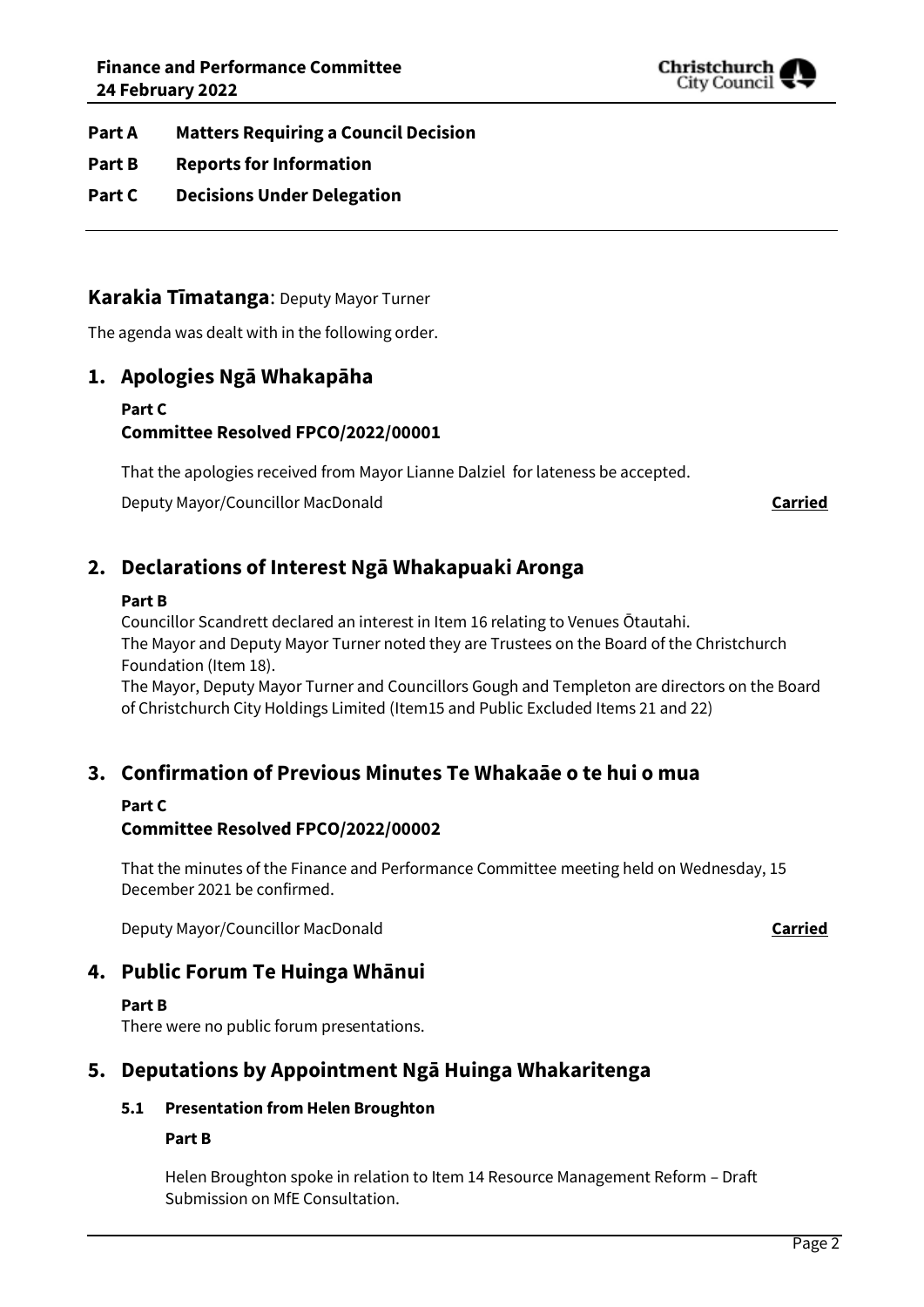

#### **Attachments**

A Presentation Helen Broughton [⇨](../../../RedirectToInvalidFileName.aspx?FileName=FPCO_20220224_MAT_7510.PDF#PAGE=1)

# **6. Presentation of Petitions Ngā Pākikitanga**

#### **Part B**

There was no presentation of petitions.

Councillor Keown joined the meeting at 9.08am during Item 7. Councillor Chu joined the meeting at 9.08am (via audio visual link) during Item 7.

# **7. Vertical Capital Delivery Elected Member Updates**

# **Committee Resolved FPCO/2022/00003 Officer Recommendation accepted without change**

## **Part C**

That the Finance and Performance Committee: Officer Recommendation

- 1. Receives the information within the Elected Members Updates of the Vertical Capital Delivery:
	- a. Parakiore Metro Sports Facility.
	- b. Performing Arts Precinct.
	- c. Hornby Library, Service Centre and South West Leisure Centre.
	- d. The Square and Surrounds.
	- e. Old Municipal Chambers (OMC).

Deputy Mayor/Councillor Cotter **Carried**

Councillor McLellan joined the meeting (via audio/visual link) at 9.30am during Item 8.

# **8. Parakiore - Accessibility Design Features**

After staff presented on this item, and subsequent discussion by the Committee, this item was adjourned to allow staff to prepare wording for an alternative recommendation. Discussion on this item resumed at the end of the meeting (see below).

Mayor Lianne Dalziel joined the meeting at 9.48am during Item 9.

# **9. Parakiore Hydroslide Accessibility**

# **Committee Resolved FPCO/2022/00004 Officer Recommendation accepted without change**

# **Part C**

That the Finance and Performance Committee note that: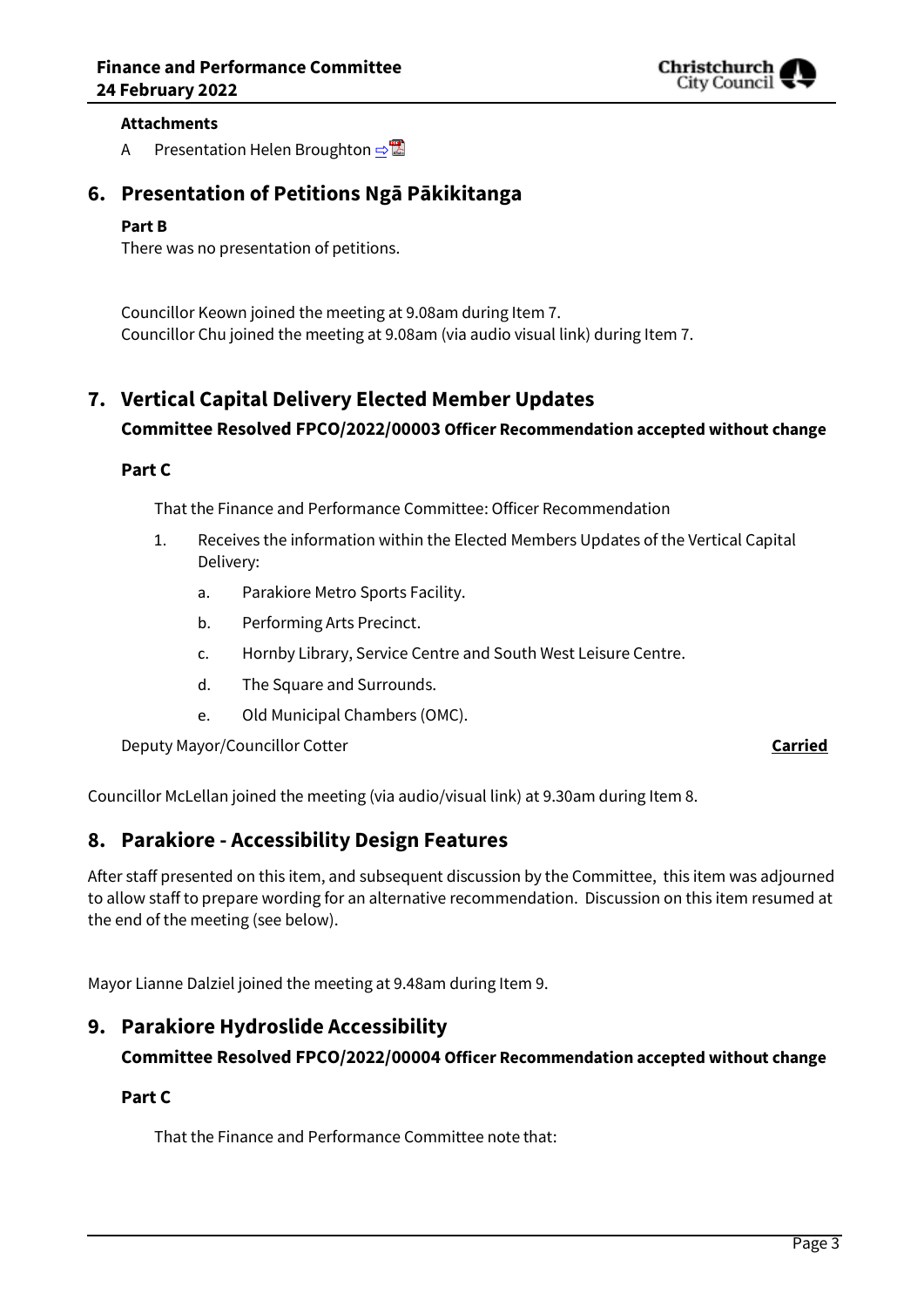

- Ōtākaro have advised that a project delay caused by design changes at this stage of the 1. project would result in significant financial penalties. It is recommended that any design change to include a lift should be implemented after practical completion of the project.
- $2.$ Council staff will work in partnership with the disability sector to complete an independent risk assessment that informs operational practices and determines the demand for an accessible hydroslide to inform funding in the 2024-34 Long Term Plan.
- $\overline{3}$ . The hydroslides at Parakiore will be operated in accordance with manufacture and supplier guidelines unless an independent risk assessment determines it is safe to operate outside these guidelines.

*The division was declared carried by 14 votes to 3 votes the voting being as follows:*

*For: Deputy Mayor Turner, Councillor MacDonald, Mayor Dalziel, Councillor Chen, Councillor Chu, Councillor Coker, Councillor Cotter, Councillor Davidson, Councillor Donovan, Councillor Galloway, Councillor Gough, Councillor McLellan, Councillor Scandrett and Councillor Templeton*

*Against: Councillor Johanson, Councillor Keown and Councillor Mauger*

Councillor Cotter/Councillor Chen **Carried**

# **10. Key Performance Results January 2022**

# **Committee Comment**

- 1. Staff are to meet with the Chair and Deputy Chair to discuss the presentation of material.
- 2. Staff to bring back information on those LGOIMA requests that could not be met.

# **Committee Resolved FPCO/2022/00005 Officer Recommendation accepted without change**

# **Part C**

That the Finance and Performance Committee:

 $1.$ Receives the information provided in the Key Performance Results for January 2022.

Deputy Mayor/Councillor MacDonald **Carried**

# **11. Capital Project Performance Report - December 2021 Committee Comment**

- 1. Staff to provide information on how the Council is tracking on the external funding spend, and funding for the provision of information to the Transition Team.
- 2. Staff to provide updated information on Rapanui –Shag Rock (Section 3) Cycleway.
- 3. Staff to provide information on the process for communicating with residents on projects such as those on page 332 of the staff report (56181- Mains Renewal).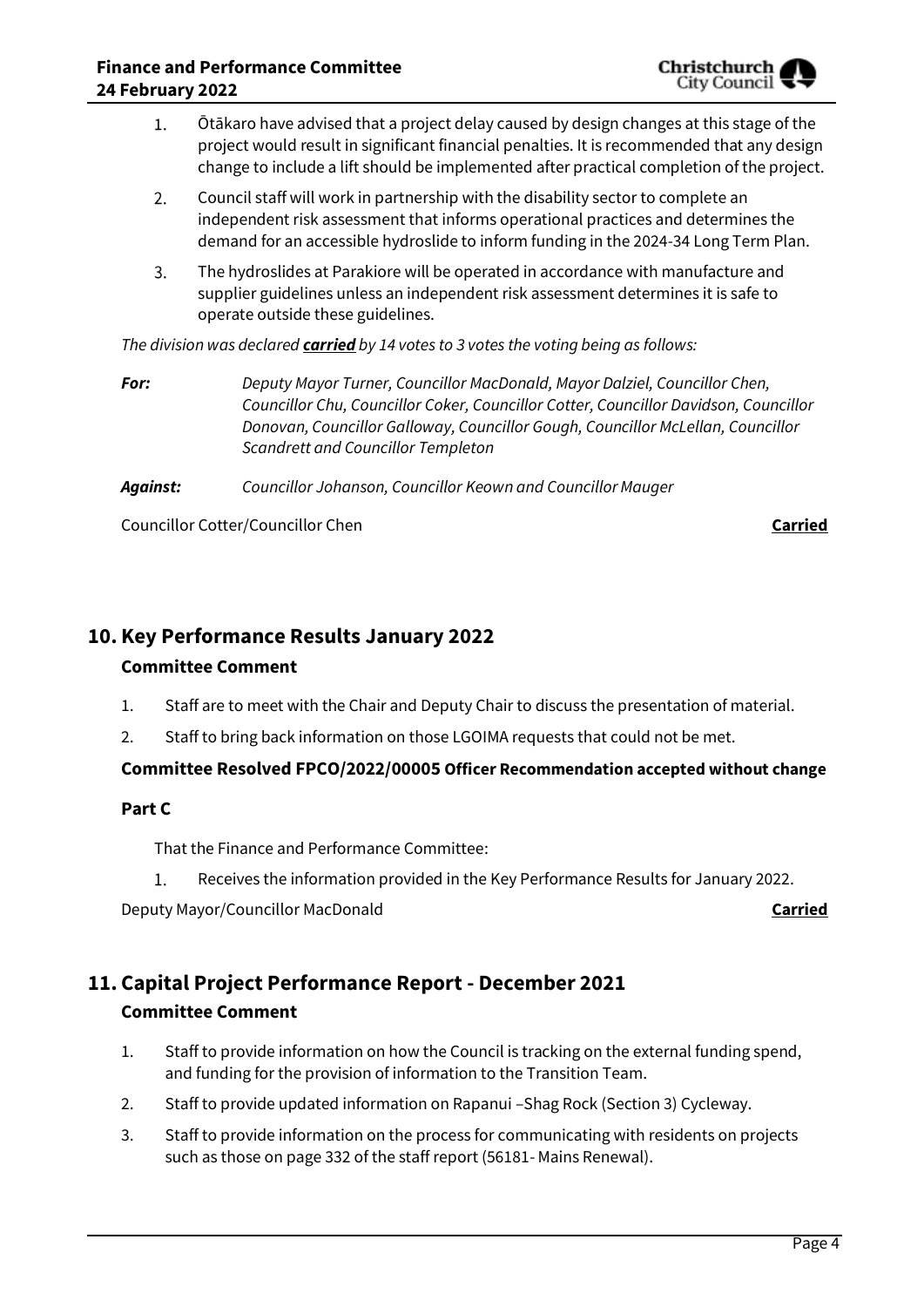4. Staff to provide information on charging of residents who may not have visibility of their water meter readings.

# **Committee Resolved FPCO/2022/00006 Officer Recommendation accepted without change**

# **Part C**

That the Finance and Performance Committee:

1. Receive the information in the Capital Project Performance Report, 3 Waters Delivery Enhancements, Covid-19 Impacts on Delivery, Watchlist Report, External Funded Report, and the Delivery Complete FY22 report to 31 December 2021 report

Deputy Mayor/Councillor Chen **Carried**

# **12. Corporate Finance Report - December 2021**

# **Committee Resolved FPCO/2022/00007 Officer Recommendation accepted without change**

## **Part C**

That the Finance and Performance Committee:

 $1<sub>1</sub>$ Receives the information in the Corporate Finance Report for December 2021.

Deputy Mayor/Councillor Templeton **Carried**

Councillor Cotter left the meeting at 10.42am and returned at 10.45am during Item 13.

# **13. Te Kaha CMUA Elected Member Update**

**Committee Resolved FPCO/2022/00008 Officer Recommendation accepted without change**

# **Part C**

That the Finance and Performance Committee:

 $1.$ Receive the information in the Te Kaha CMUA Elected Member Update report

Deputy Mayor/Councillor MacDonald **Carried**

# **14. Resource Management Reform - Draft submission on MfE consultation document**

# **Committee Comment**

- 1. Staff provided an updated draft
- 2. An updated draft submission was tabled by staff (attached below)
- 3. Staff to remove reference to non-complying uses.

## **Committee Recommendation Officer Recommendation accepted without change**

# **Part C**

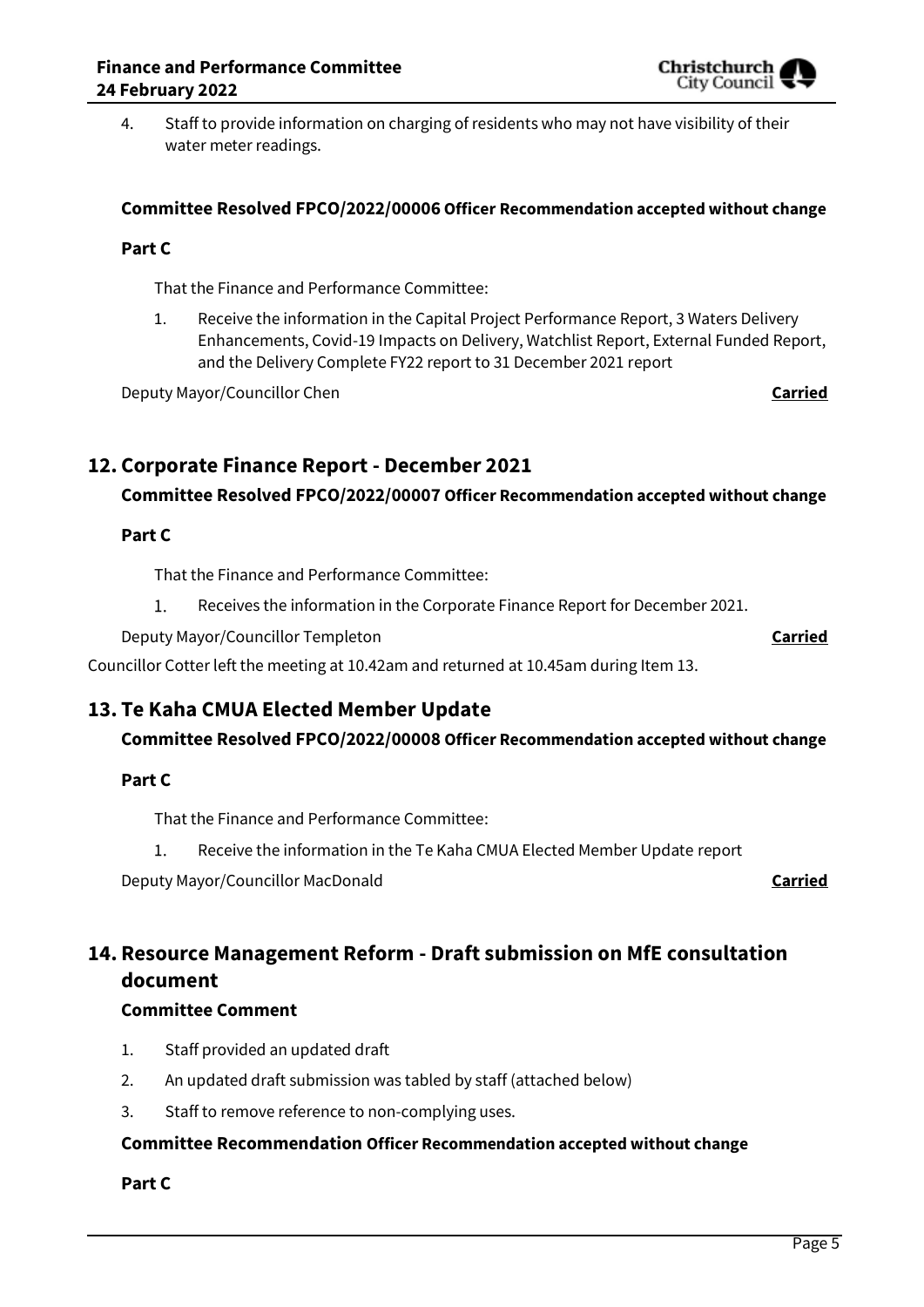That the Finance and Performance Committee:

 $1.$ **Approve** the draft Council submission to the Ministry for the Environment, on their *Our Future Resource Management System* discussion document. (**Attachment A**)

Deputy Mayor/Councillor Davidson **Carried/Lost**

# **Attachments**

A Draft Submission ⇒

An adjournment was taken from 11am to 11.15am during the consideration of Item 14. The following members returned to the meeting during Item 14: Mayor Lianne Dalziel at 11.17am Councillor Galloway at 11.18am

Councillor McDonald took the Chair for at 11.23am for Items 15 and 19. Councillor Donovan returned to the meeting at 11.26am.

# **15. Christchurch City Holdings Ltd - Quarter 2 2021/22 Traffic Lights Report**

# **Committee Resolved FPCO/2022/00009 Officer Recommendation accepted without change**

# **Part C**

That the Finance and Performance Committee:

 $1.$ Receives Christchurch City Holdings Ltd's Quarter 2, 2021/22 Traffic Lights report.

Councillor MacDonald/Councillor Chen **Carried**

# **19. Resolution to Exclude the Public**

# **Committee Resolved FPCO/2022/00010**

#### Part C

That Jeremy Smith, Paul Munro and Toni Rowell of Christchurch City Holdings Ltd remain after the public have been excluded for Item 21, and that Jeremy Smith also remains for Item 22 of the public excluded agenda, as they have knowledge that is relevant to those items and will assist the Council.

AND

That at 11.30am the resolution to exclude the public set out on pages 485 and 486 of the agenda be adopted.

Councillor MacDonald/Councillor Scandrett **Carried**

The open meeting resumed with Deputy Mayor Turner in the Chair for Items 16 and 17 at 12.02pm.

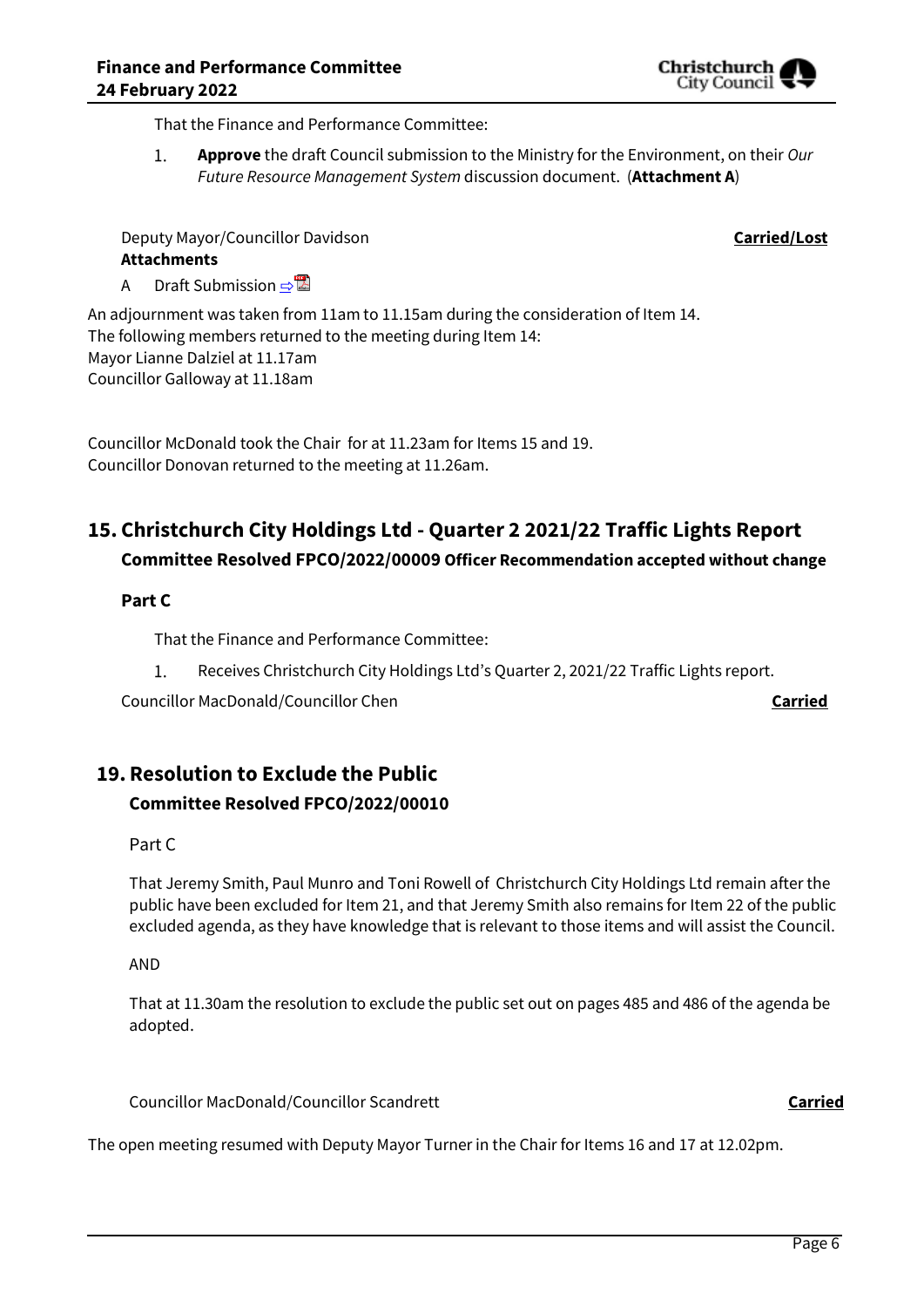

Christchurch City Counci

# **16. Venues Ōtautahi - Draft Letter of Expectations for 2022/23**

## **Committee Resolved FPCO/2022/00011 Officer Recommendation accepted without change**

Part C

That the Finance and Performance Committee:

Approves the draft Letter of Expectations for Venues Ōtautahi for 2022/23.  $1.$ 

Councillor Chen/Councillor Coker **Carried**

# **17. Civic Financial Services - Statement of Intent 2022**

## **Committee Resolved FPCO/2022/00012 Officer Recommendation accepted without change**

# **Part C**

That the Finance and Performance Committee:

- $1.$ Notes Civic Financial Services' Statement of Intent for 2022;
- $2.$ Requests that Council staff contact the Chief Executive of Civic Financial Services to seek an early timeslot in his schedule of in-person visits to shareholders in early 2022.

Deputy Mayor/Councillor Davidson **Carried**

Councillor McDonald took the Chair for Item 18 at 12.06pm.

# **18. Christchurch Foundation - Annual Report for year ended 30 June 2021 and Half Year Report for six months ended 31 December 2021**

**Committee Resolved FPCO/2022/00013**Officer Recommendation accepted without change

# **Part C**

That the Finance and Performance Committee:

 $1.$ Receives the Christchurch Foundation's Annual Report 2020/21 and Half Year Report for the period 1 July to 31 December 2021.

Councillor Davidson/Councillor Mauger **Carried**

Deputy Mayor Turner took the Chair for the resumption of Item 8 at 12.08pm.

# **8. Parakiore - Accessibility Design Features Committee Comment**

- 1. The Committee noted that the Accessibility Regulatory Working Group should hold a meeting to look at the accessibility features contained in the staff report.
- 2. The Committee also advised that the Council should receive a briefing on Changing Places to help inform decisions making.

# **Officer Recommendations Ngā Tūtohu**